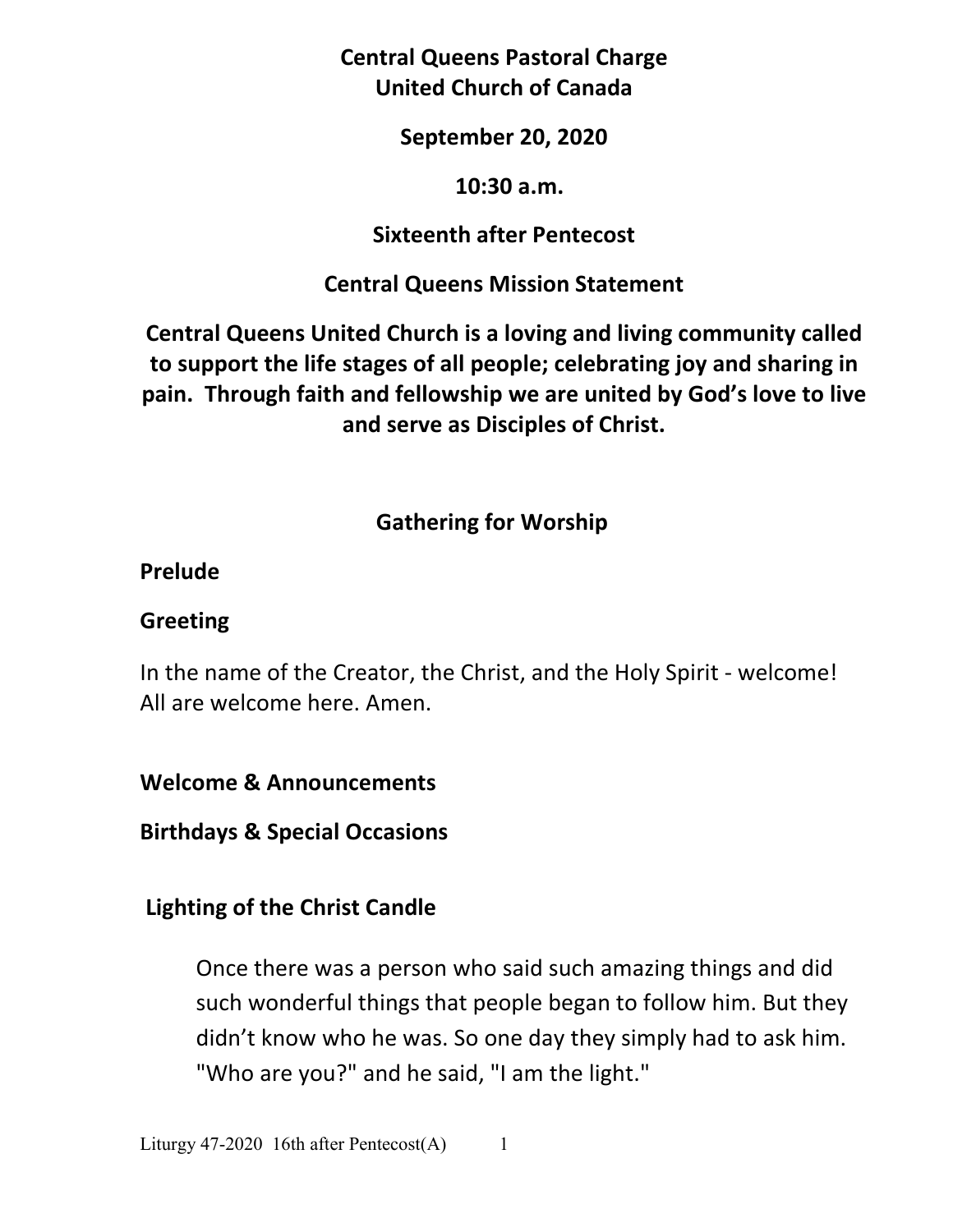# **Quiet Preparation for Worship**

**Bible Presentation** 

**Introit** 

# **Call to Worship**

 We gather in the presence of the one who never forgets us.  **We are embraced by the love of God.** 

We gather in the presence of the one who calms our fears.

 **We find peace in the mothering God who draws us close.** 

We gather in the presence of the one who is the rock of strength for us.

 **We find courage to live faithfully as children of the living God.** 

| <b>Hymn</b> | "Sing Praises to God" | <b>VU #228</b> |
|-------------|-----------------------|----------------|
|             |                       |                |

# **Prayer of Approach**

**We stand in awe of your wonder, O God. We are humbled that you choose to be in relationship with us and that you call us by name to be your kin. Open our ears to hear your voice speaking afresh to us this day, calling us to see the goodness with which you surround us. Open our hearts to mend the relationships of our lives. Guide us always into your way of peace. In Jesus' name we pray.** 

*We share in the ancient prayer Jesus prayed ...*

#### **Lord's Prayer**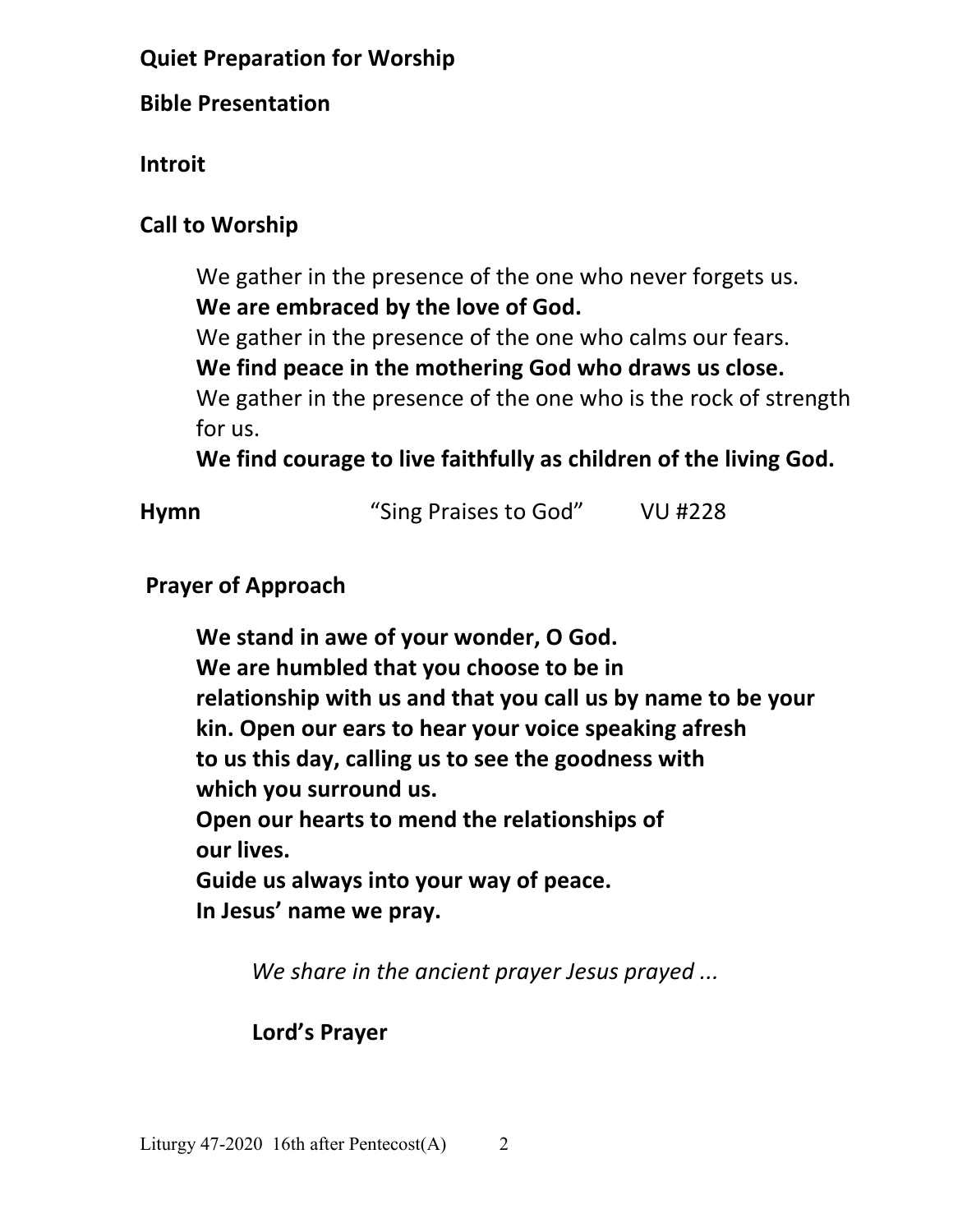**Our Father, who art in heaven, hallowed be thy name. Thy Kingdom come, thy will be done on earth, as it is in heaven. Give us this day our daily bread; and forgive us our trespasses, as we forgive those who trespass against us; and lead us not into temptation, but deliver us from evil. For thine is the kingdom, the power, and the glory, for ever and ever. Amen.** 

**Psalm 105:1-6,37-45** VU # 828-829

**Hymn**

**All God's Children** 

#### **Presentation of Our Gifts**

#### **Offertory Invitation**

 When our eyes are heavy, we dream of another world. When our spirits are low, we turn to each other. When our anger flares, we need each other's gifts most. We give our gifts of tithes and offerings to create your kingdom of heaven. We give as we are able, we give as we are called.

| <b>Offertory</b> | "What Can I Do?" | MV #191 |
|------------------|------------------|---------|
|------------------|------------------|---------|

#### **Presentation of Offering**

Liturgy 47-2020 16th after Pentecost(A) 3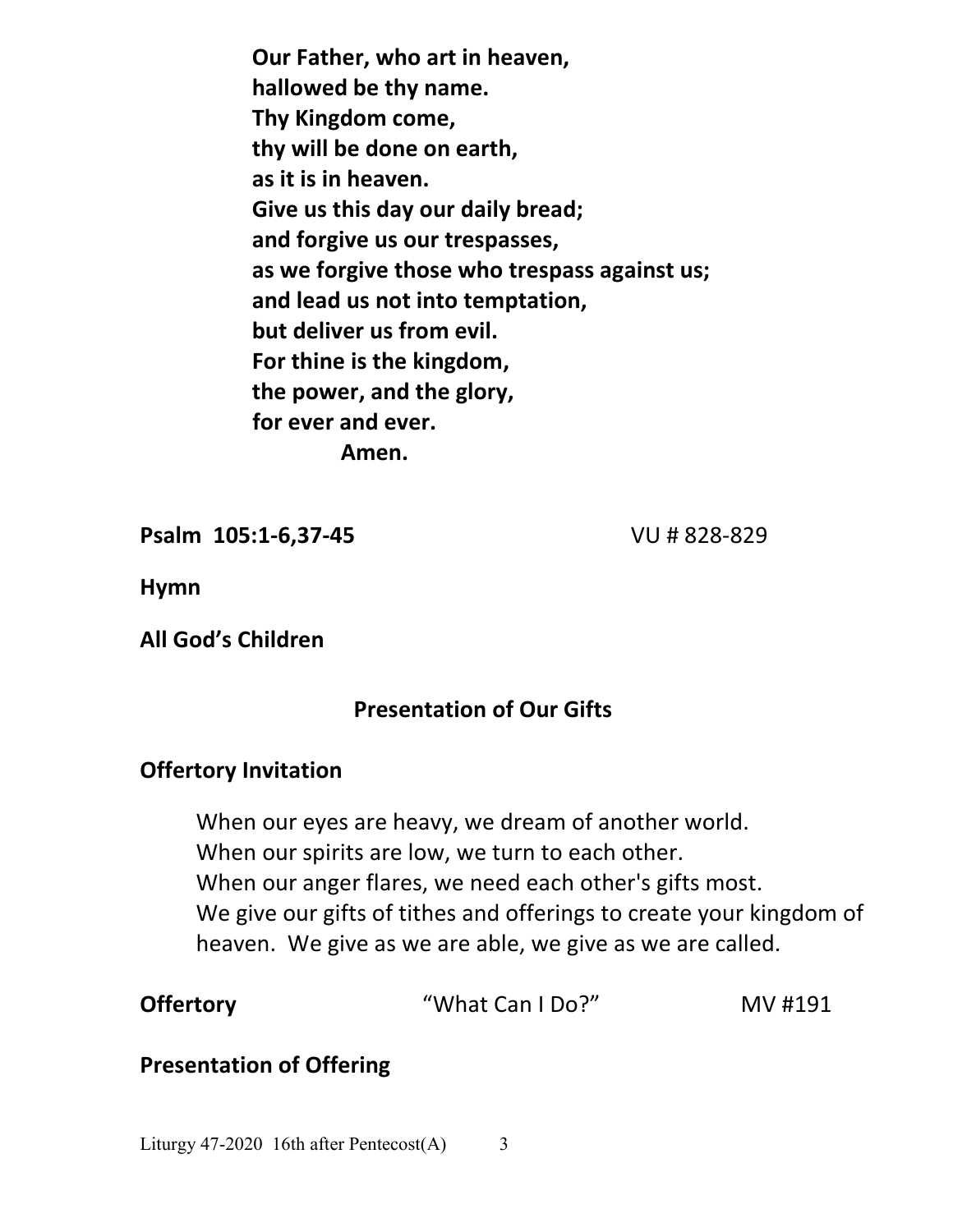# **Offertory Prayer**

**O God, you have called us, your labourers, to give our gifts. Bless these offerings so that they reflect the work of the kin-dom of heaven. With Christ, our servant, we pray. Amen.** 

# **Listening for the Word**

## **Sacred Readings**

#### **Exodus 16:2-15**

The whole congregation of the Israelites complained against Moses and Aaron in the wilderness. The Israelites said to them, "If only we had died by the hand of the LORD in the land of Egypt, when we sat by the fleshpots and ate our fill of bread; for you have brought us out into this wilderness to kill this whole assembly with hunger."

Then the LORD said to Moses, "I am going to rain bread from heaven for you, and each day the people shall go out and gather enough for that day. In that way I will test them, whether they will follow my instruction or not. On the sixth day, when they prepare what they bring in, it will be twice as much as they gather on other days." So Moses and Aaron said to all the Israelites, "In the evening you shall know that it was the LORD who brought you out of the land of Egypt, and in the morning you shall see the glory of the LORD, because he has heard your complaining against the LORD. For what are we, that you complain against us?" And Moses said, "When the LORD gives you meat to eat in the evening and your fill of bread in the morning, because the LORD has heard the complaining that you utter against him—what are we? Your complaining is not against us but against the LORD."

Then Moses said to Aaron, "Say to the whole congregation of the Israelites, 'Draw near to the LORD, for he has heard your complaining.'" And as Aaron spoke to the whole congregation of the Israelites, they looked toward the wilderness, and the glory of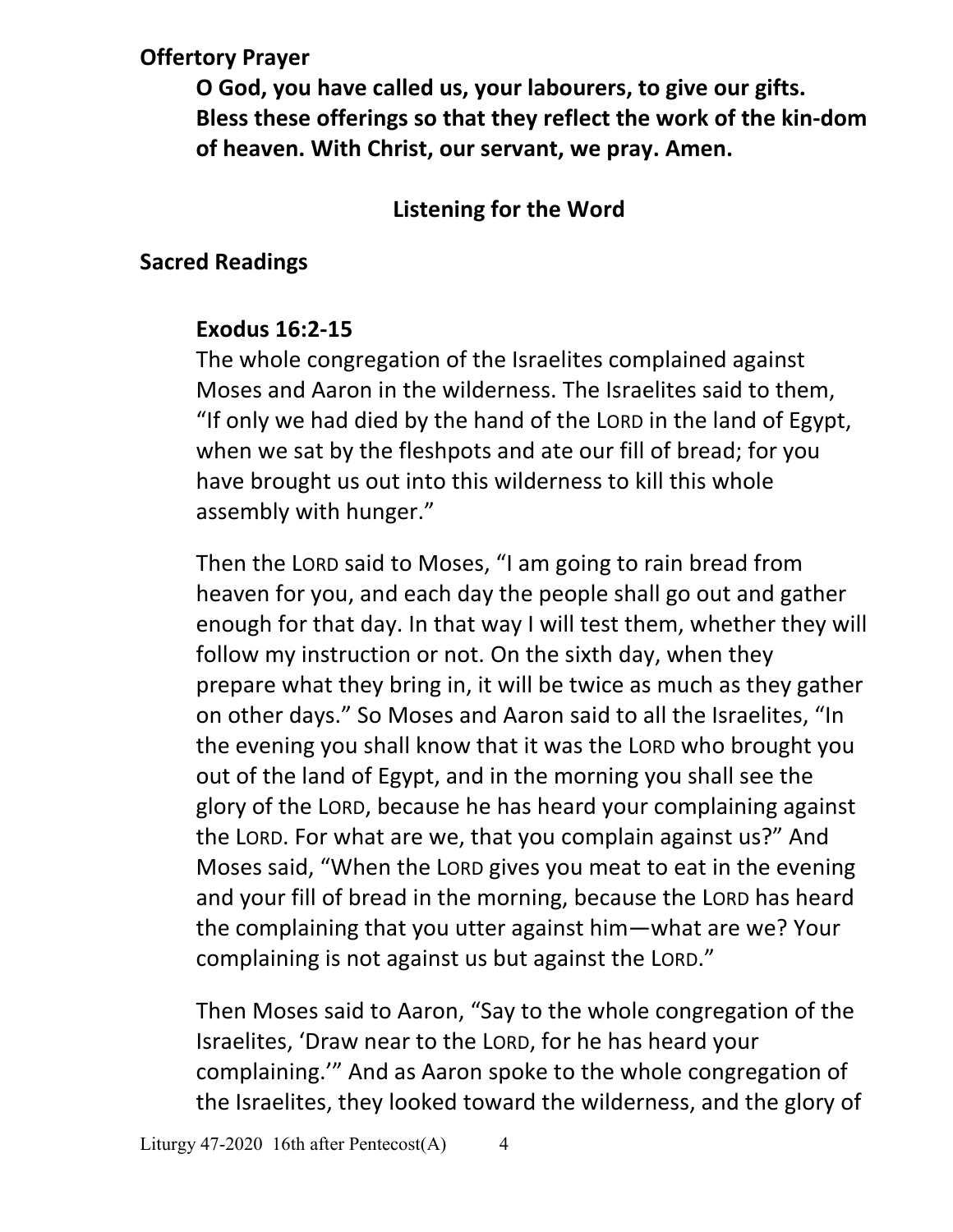the LORD appeared in the cloud. The LORD spoke to Moses and said, "I have heard the complaining of the Israelites; say to them, 'At twilight you shall eat meat, and in the morning you shall have your fill of bread; then you shall know that I am the LORD your God.'"

In the evening quails came up and covered the camp; and in the morning there was a layer of dew around the camp. When the layer of dew lifted, there on the surface of the wilderness was a fine flaky substance, as fine as frost on the ground. When the Israelites saw it, they said to one another, "What is it?" For they did not know what it was. Moses said to them, "It is the bread that the LORD has given you to eat.

#### **Matthew 20:1-16**

"For the kingdom of heaven is like a landowner who went out early in the morning to hire labourers for his vineyard. After agreeing with the labourers for the usual daily wage, he sent them into his vineyard. When he went out about nine o'clock, he saw others standing idle in the marketplace; and he said to them, 'You also go into the vineyard, and I will pay you whatever is right.' So they went. When he went out again about noon and about three o'clock, he did the same. And about five o'clock he went out and found others standing around; and he said to them, 'Why are you standing here idle all day?' They said to him, 'Because no one has hired us.' He said to them, 'You also go into the vineyard.' When evening came, the owner of the vineyard said to his manager, 'Call the labourers and give them their pay, beginning with the last and then going to the first.' When those hired about five o'clock came, each of them received the usual daily wage. Now when the first came, they thought they would receive more; but each of them also received the usual daily wage. And when they received it, they grumbled against the landowner, saying, 'These last worked only one hour, and you have made them equal to us who have borne the burden of the day and the scorching heat.'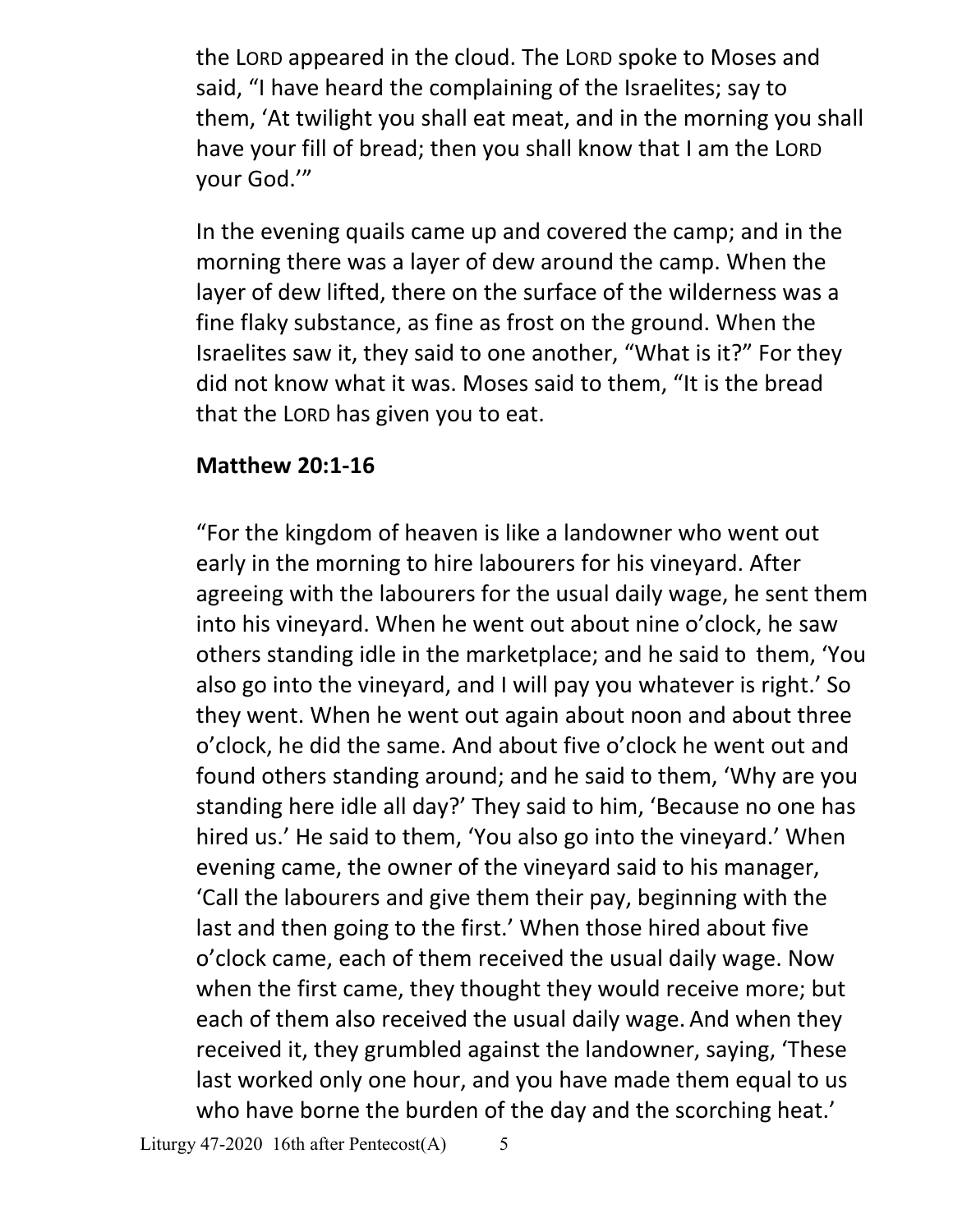But he replied to one of them, 'Friend, I am doing you no wrong; did you not agree with me for the usual daily wage? Take what belongs to you and go; I choose to give to this last the same as I give to you. Am I not allowed to do what I choose with what belongs to me? Or are you envious because I am generous?' So the last will be first, and the first will be last."

#### **Anthem**

#### **Sermon**

#### **Pastoral Prayer**

#### God of Hope,

 when the world is bleak and dim, you pierce the shadows with light. You help us see new paths and possibilities. For hope in times of despair, for clarity when we felt confused, for a way forward when we thought all was lost, we give you thanks. We pray today for those who feel hopeless; for those who are sick or dying; for those who mourn; and for those weighed down by heavy burdens. May each of us know and share your gift of hope.

#### God of Peace,

all around us there is conflict: in our world, our communities, our families, even our closest relationships. We thank you for steps toward reconciliation in our lives, our communities, and among peoples of different cultures and histories.

We pray today for places where pain, violence, and cruelty seem to have the upper hand.

May each of us know and share your gift of peace.

#### God of Joy,

 we give you thanks for moments of delight and occasions of celebration; for happy gatherings, gentle solitude, pleasure given and received;

for laugher, friendship, and love.

 We remember those who do not taste such joy; those who are lonely or bitter, hurt, or difficult to love.

May each of us know and share your gift of joy.